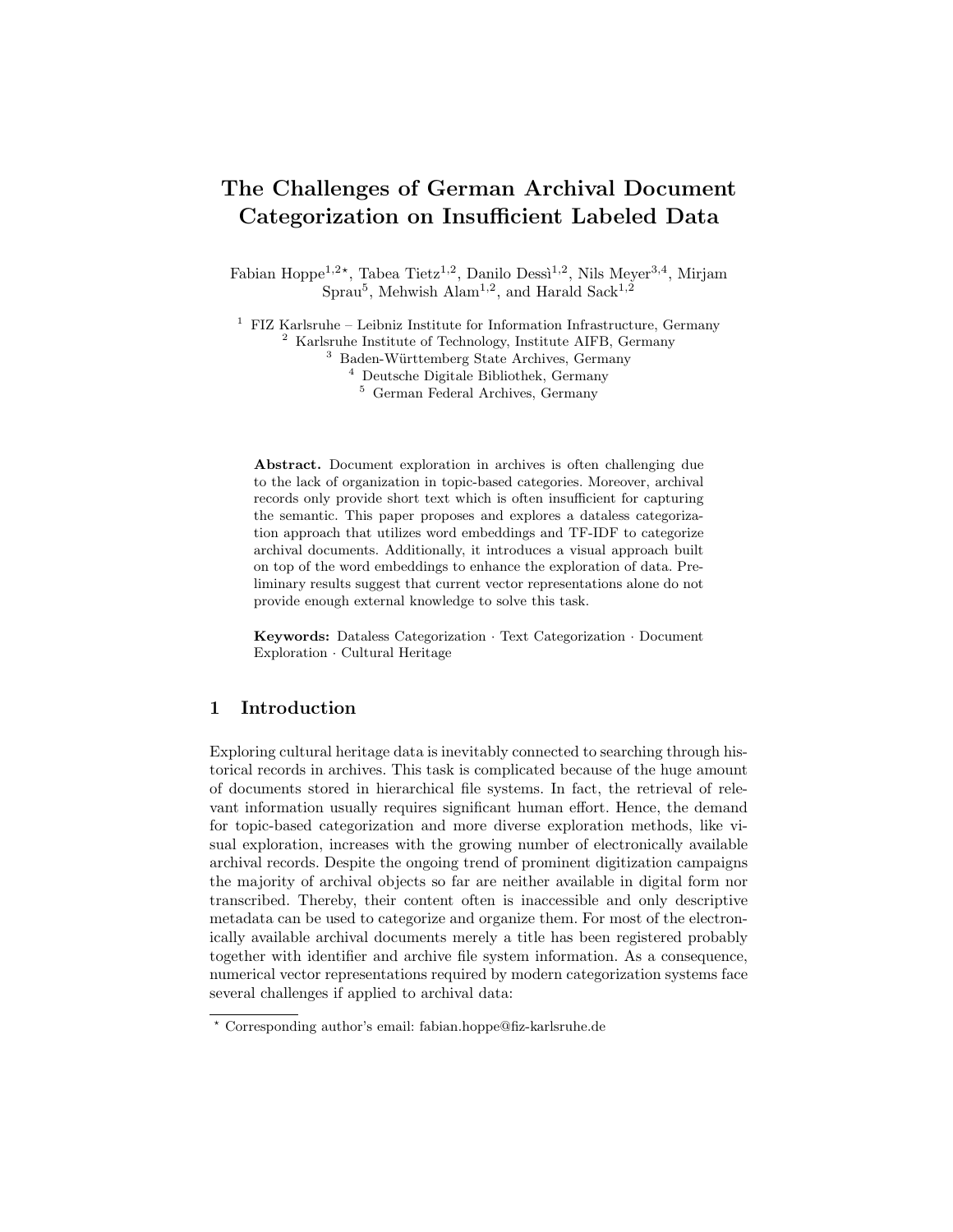- 2 F. Hoppe et al.
- Document titles provide only short texts which are insufficient to capture semantics due to the amount of data and natural language ambiguity issues.
- Archival objects are organized in a hierarchical file system which is ignored by current representations.
- Document understanding requires extensive world knowledge, like historical context information.
- The annotation of data is hindered by disagreements of experts about the detailed interpretation of data, and the fine-grained domain-specific information need. Consequently, only insufficient training data is available.

This paper addresses these shortcomings by exploring the use of word embeddings and TF-IDF as a way to introduce external knowledge, and interpret the semantics of document titles and category labels within a dataless categorization approach on German archive data. Furthermore, the paper introduces a visualization which provides graphical exploration of the archive when the categorization approach is unfeasible. The contribution of this paper is three-fold:

- We propose a dataless categorization approach for German archive data based on vector representations.
- We include the archive structure in our vector representations to improve categorization results.
- We provide a visual exploratory tool that can be used to retrieve documents and support their annotation.

## 2 Related Work

In the Digital Humanities community the use of semantic technologies has attracted a fair amount of interest in order to make the retrieval and exploration of digitized archives easier. Nevertheless, the use of semantic representations in this field has not been fully investigated yet. In fact, previous works were often based on supervised classification, e.g., [\[8\]](#page-5-0) used various classifiers for supporting historians in enhancing their work, or topic modeling methods such as [\[3\]](#page-5-1) where the authors categorized a collection of 24, 787 archive documents with 100 topics. However, these methods usually rely on complete digitized documents where each document provides a large amount of text. In case of short texts these approaches fail, which makes them unfeasible to use for metadata of archival resources. The sparsity problem for short text categorization is addressed by current deep learning approaches. For example, to learn a context within short texts, neural network-based systems such as Convolutional Neural Networks (CNN) were proposed [\[10\]](#page-5-2). However, such kind of approaches usually need a lot of labeled data to train models, and often deal with a small number of fixed classes. Recent methods deal with insufficient training data by considering external knowledge about the categories, e.g., category labels are used to infer their semantics. In particular, these approaches exploit a vector space model where both texts and categories are represented and compared by similarity measurements [\[1,](#page-5-3)[7\]](#page-5-4). One model, KBSTC [\[9\]](#page-5-5) showed that this dataless categorization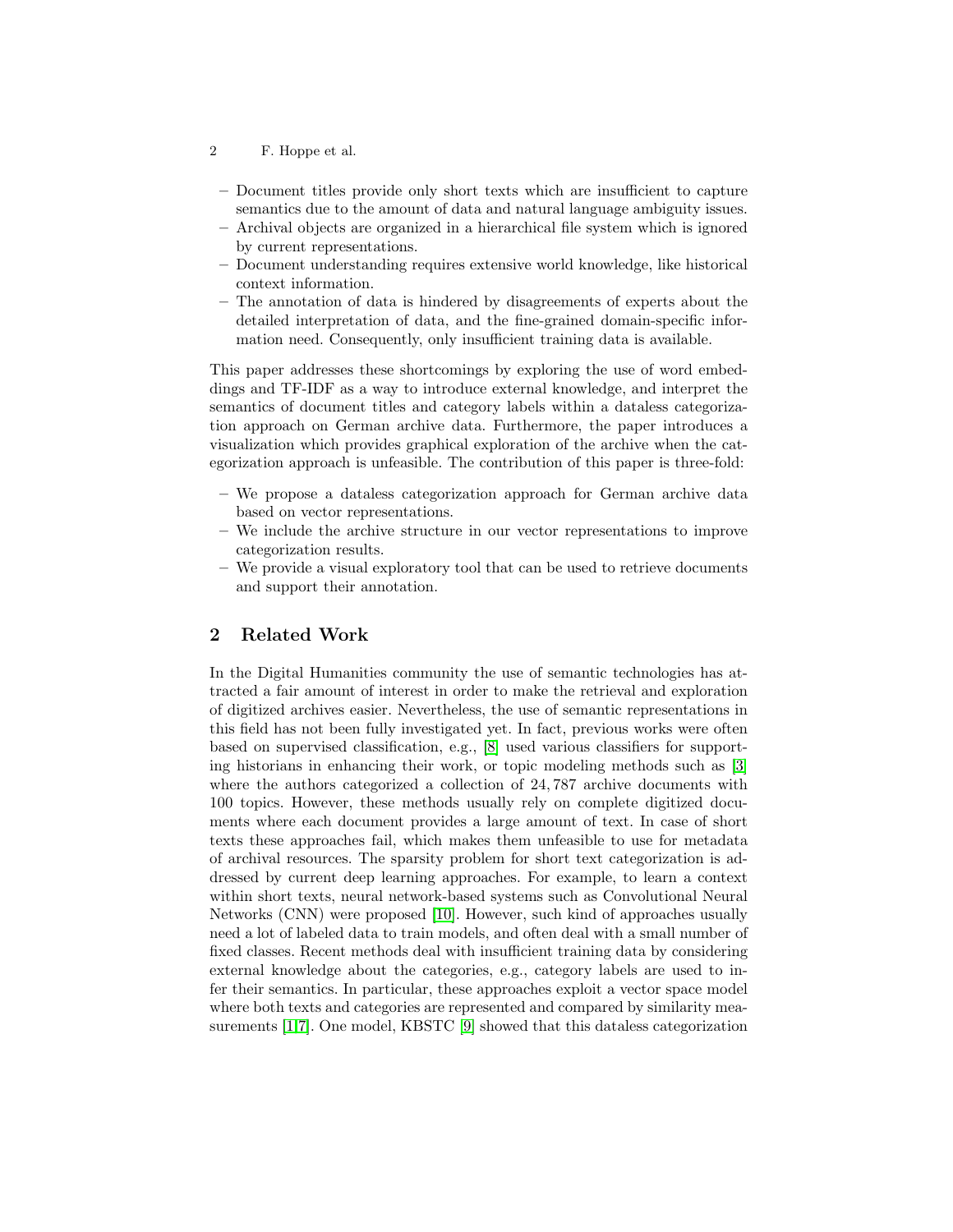approach provides reasonably good results for short texts by using entity embeddings. However, these methods are applied on English datasets, as a contrast, the archive documents considered in this study are in German. Inspired by this kind of methodologies, we investigate general-purpose embeddings for archival objects. This analysis considers the unique structure of German archival documents and a higher number of classes as compared to other datasets used for evaluating dataless approaches.

#### 3 Dataset of Archival Holdings

Our dataset was collected by two digitization projects of the German Federal Archives and the Baden-Württemberg State Archives on the so-called Weimar Republic, the first German democracy [\[4\]](#page-5-6). The ongoing decade of anniversaries related to the Weimar Republic increases the current demand by historical researchers and the general public to find historical documents of the time. Over the last few years, the archives have selected a large number of relevant archival holdings from ministries, public institutions, corporate bodies and particular individuals from this period to be digitized and described, which cover aspects of politics, economy, society and everyday life in Germany from 1918 to 1933. The collection is composed of 21, 042 documents and 799 categories defined by domain experts. Only 9% (2, 011 documents) are manually annotated with 59% of all categories occurring at least once. The titles are on average 7 words long, which does not provide enough contextual information for capturing the semantics of a document. The documents are organized in a file system, e.g., the document public welfare for the poor is part of the document welfare for war victims and survivors, which is than again part of the document supply affairs, etc. On average one document is a part of 4 higher level documents.

## 4 Methodology

This section details our approach to support the categorization of archival data.

#### 4.1 Word Embeddings Generation

The data consists of German text, therefore, new word embedding models were trained using Skip-gram Word2Vec [\[5\]](#page-5-7) and FastText [\[2\]](#page-5-8) on a dump of all German Wikipedia articles<sup>[6](#page-2-0)</sup>. The references and link sections of Wikipedia articles were removed. The word embeddings were trained with 300 dimensions, a window of 5 words and 10 negative samples.

#### 4.2 Dataless Categorization Approach

Our approach is illustrated in Fig. 1. The input is a document title  $d_i$  and a set of categories C. The approach is subdivided in the following four modules.

<span id="page-2-0"></span><sup>6</sup> <https://dumps.wikimedia.org/dewiki/> retrieved on 20.11.2019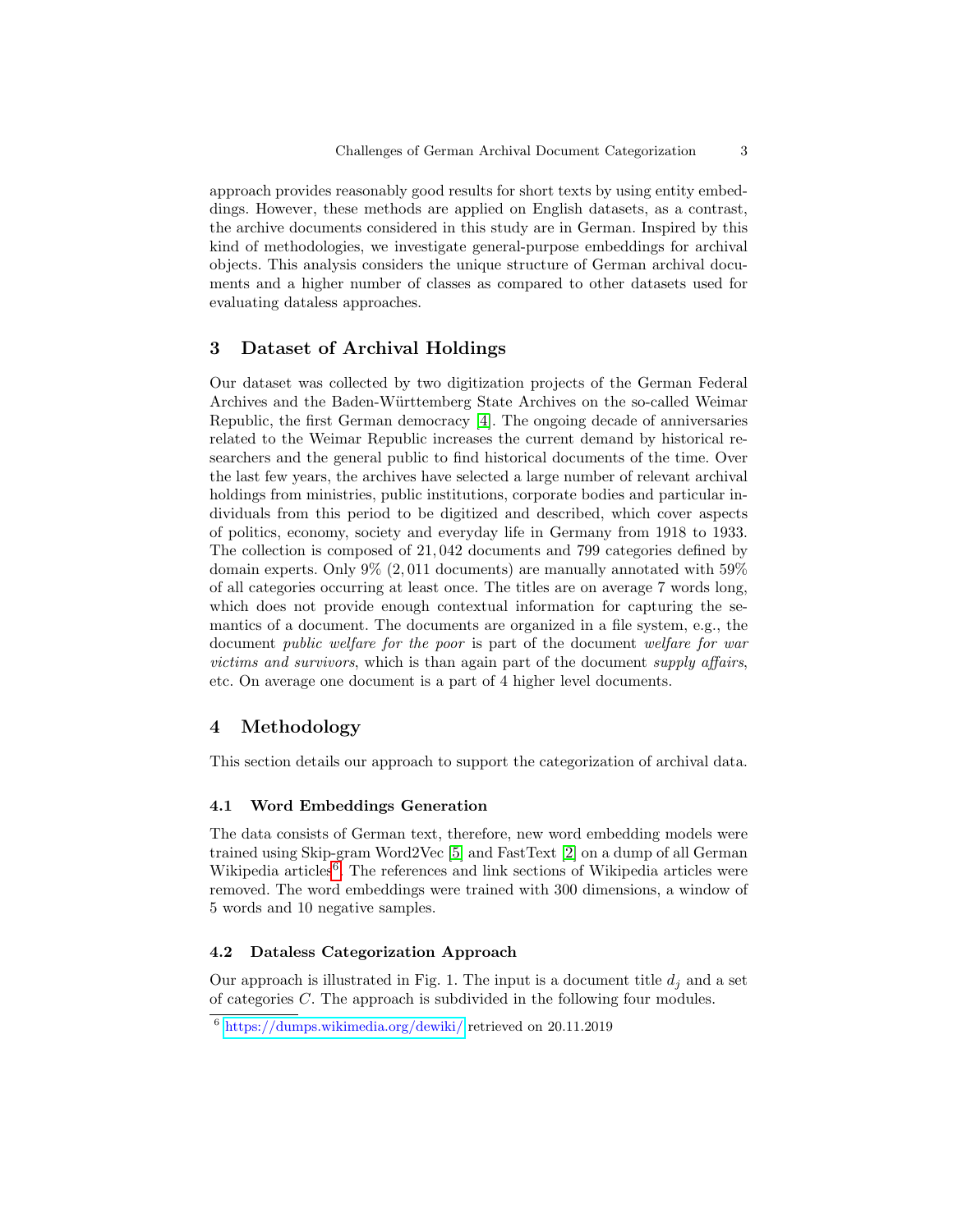

Fig. 1. Schema of the dataless approach.

**Context Selector.** This module extracts the context of  $d_j$  as a sequence of its ancestors, starting with the parent document  $d_p$ , and traversing up the archive file system by recursion, i.e.,  $k_{d_j} = (d_p, k_{d_p}) = (d_{p1}, \ldots, d_{pm}).$ 

Vectorization. This module transforms the input textual representations into vectors through the use of word embeddings or TF-IDF. For example, consider a document title  $d_j$ . First, it removes all stop words, yielding  $d'_j$ . Then, when it is set up to use word embeddings, it creates the vector representation  $\overrightarrow{d_j}$  by applying (1), where n denotes the number of words of  $d'_j$ , and  $\overrightarrow{w_{i,j}}$  denotes the word embedding of the  $i$ -th word. When the TF-IDF mode is set up, the module assign a numerical value for each word in  $d'_j$  building the TF-IDF vector  $\overrightarrow{d}_j$ .

Context integration. This module adapts the hierarchical information of the document context into the vector representation. More precisely, based on the context sequence  $k_{d_j}$ , an exponential weighting schema of the corresponding document vector representation  $\overrightarrow{k_{d_j}}$  is calculated according to equation (2), where <br>m is the length of the context sequence,  $\overrightarrow{d_{pi}}$  denotes the vector representation of the  $i$ -th context object, and  $w$  denotes a hyperparameter to determine the importance of the context. The weights insure that document vectors are scaled based on their relative position in the hierarchy.

**Top k selector.** After the featurization process, both the document  $\overrightarrow{k_d}$  and categories  $\overrightarrow{C}$  are represented by vectors which can be used to detect their semantic similarity. For doing so, this module employs the cosine similarity, and yields the top k categories  $C' \subseteq C$  as prediction.

$$
\overrightarrow{d_j} = \frac{1}{n} \sum_{i=1}^n \overrightarrow{w_{i,j}} \qquad \qquad \overrightarrow{k_{d_j}} = \overrightarrow{d_j} + \sum_{i=1}^m \frac{1}{w^{-i}} \cdot \overrightarrow{d_{pi}}
$$
\n
$$
(1) \qquad (2)
$$

#### 5 Results and Discussion

This section reports our preliminary results of the proposed approach, and discusses the open challenges related to the archive document categorization.

Experimental setup. The weighing factor for the context embeddings is set to  $w = 1.1$ . Based on the average number of assigned categories per document in the gold standard of 3.16 the classification parameter  $k$  is set to 5.

Dataless results. The results of our dataless approach are reported in Table [1.](#page-4-0) The approach does not obtain relevant results in terms of precision, recall, and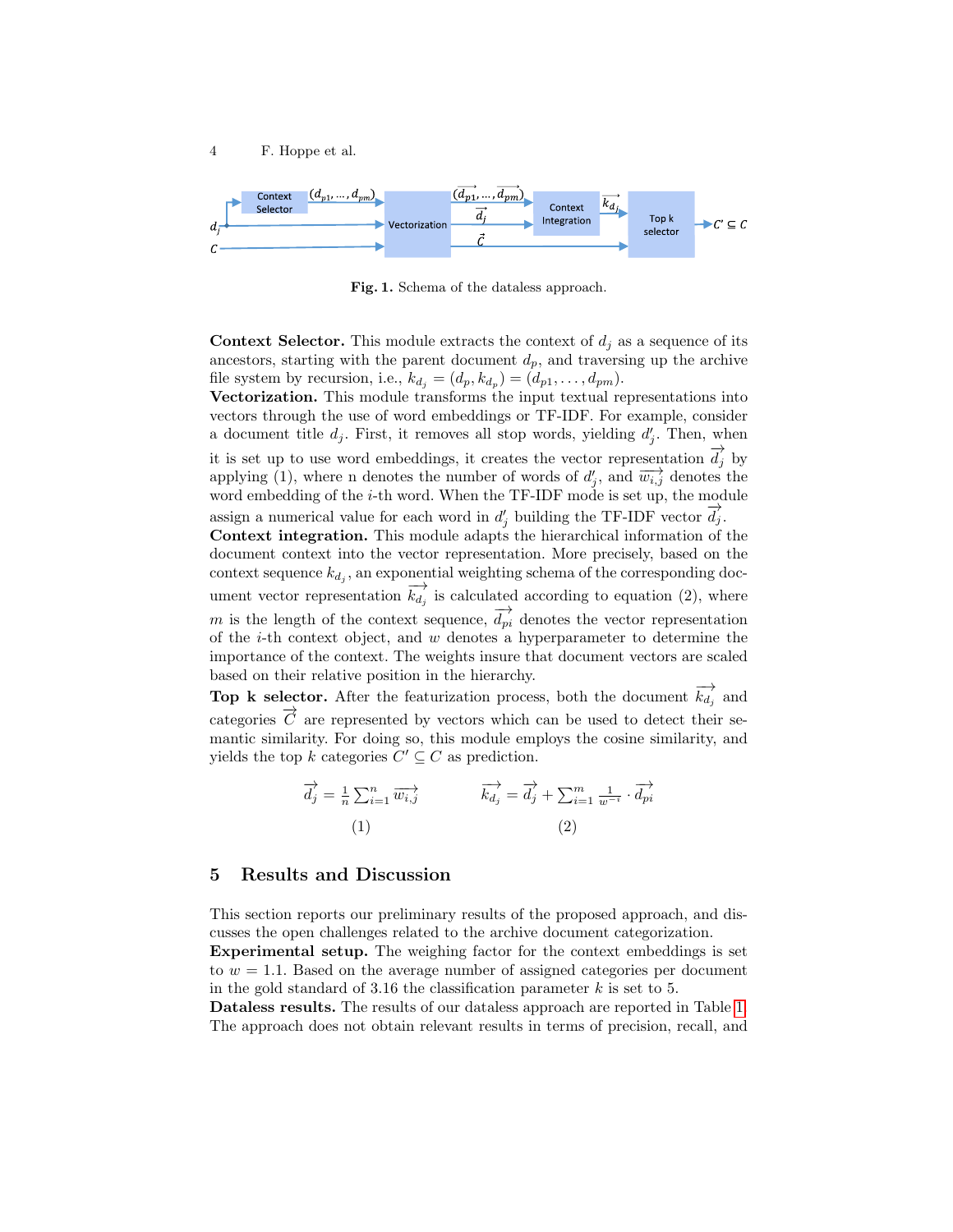| Data                 | Representation                        | Precison                | Recall                  | <b>F-measure</b>        |
|----------------------|---------------------------------------|-------------------------|-------------------------|-------------------------|
| Title                | Word2Vec<br>FastText<br>TF-IDF        | 0.059<br>0.059<br>0.042 | 0.110<br>0.109<br>0.078 | 0.077<br>0.076<br>0.054 |
| Title $+$<br>Context | Word2Vec<br><b>FastText</b><br>TF-IDF | 0.075<br>0.061<br>0.123 | 0.140<br>0.114<br>0.229 | 0.098<br>0.080<br>0.160 |

<span id="page-4-0"></span>Table 1. Comparison of vector representations within the dataless categorization.

f-measure. The TF-IDF representation method obtains the best overall performance and outperforms the semantic representations when the title and context were considered. The fine grained classification task highlights small differences between specific words, which are neglected within a semantic space. For example officer and navy officer are different categories with a high cosine similarity for semantic embeddings, but a low cosine similarity for TF-IDF. Consequently, it is easier to differentiate between both categories within the TF-IDF space. In addition, the high dimensional space of TF-IDF is better suited to store the different aspects gathered by combining the title and context. Overall, Table [1](#page-4-0) shows that 1) the context of documents plays an important role for achieving better performance 2) basic semantic representations are not sufficient to solve a fine-grained dataless classification task. However, considering the high number of possible categories (799) the results are encouraging , because a purely random assignment of the average number of categories would achieve a f-measure baseline of 0.004. Also, by manually revising the results, many suggested categories matter for the input document. For example, the input title "public welfare for the poor" is assigned to the categories unemployment benefits and orphan welfare. A considerable issue of this task is that archivists when classifying documents use their experience and expertise. It is a challenge to include this background knowledge in any automated process and most-likely this categorization task will always need humans in the loop to deliver satisfactory results.

## 6 Visual Exploration

In this section, we briefly introduce how the vector representations can be used to visualize the search space through the Embedding Projector tool [\[6\]](#page-5-9). This tool enables the interactive visualization of embeddings and utilizes PCA and t-SNE to perform dimensionality reduction and plots these representations as a point cloud. Additionally, it depicts the nearest neighbours of a selected embedding and provides functionalities to search based on metadata and restrict the plotted points to a specific subset. The visualization is available online[7](#page-4-1) . It supports

<span id="page-4-1"></span><sup>7</sup> <http://vocol-ise.fiz-karlsruhe.de/>